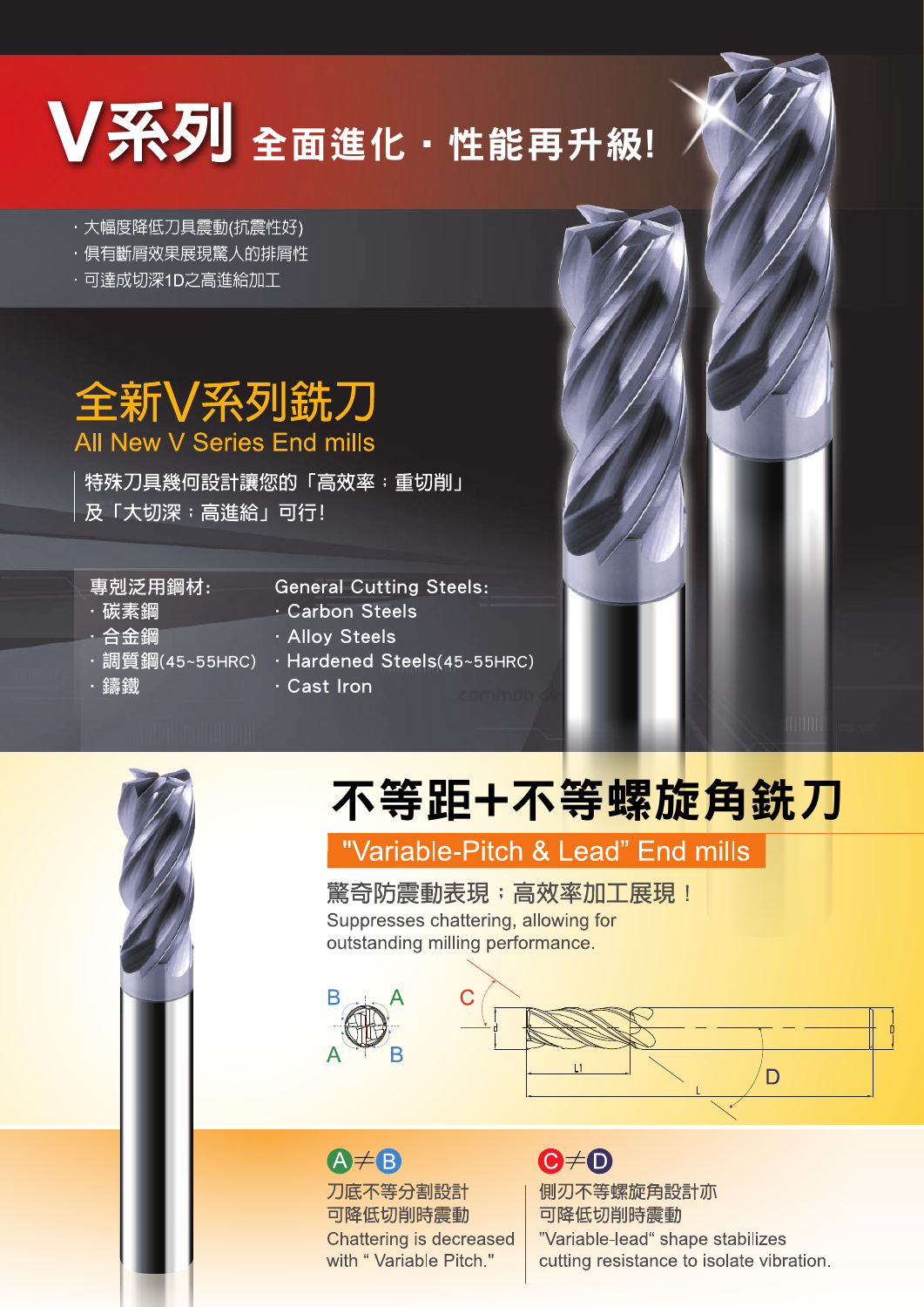## M520 極細鎢鋼平銑刀- 高效型- 4刃

**M520 ULTRA CARBIDE END MILLS- High Performance- 4F**

| <b>MEV40000A</b>                                       |                                                                  | $C \times 45^\circ$ |            |                 |                                      |                                             |  |  |
|--------------------------------------------------------|------------------------------------------------------------------|---------------------|------------|-----------------|--------------------------------------|---------------------------------------------|--|--|
|                                                        |                                                                  |                     | d          | L1              |                                      | D(h6)<br><b>CMTtéc</b>                      |  |  |
| 刃徑 d<br>$\Phi < 3$<br>$3 \le \phi \le 10$<br>$10<\Phi$ | 公差 Tolerance<br>$0 ~ - 0.02$<br>$-0.01 - 0.03$<br>$-0.01 - 0.04$ |                     |            |                 |                                      | L                                           |  |  |
| 超精銑 Bright Finishing                                   |                                                                  |                     |            |                 |                                      |                                             |  |  |
| 精銑 Finishing                                           | $\circledcirc$                                                   |                     |            |                 |                                      | 性能升 <i>1</i><br><sub>UPGRADE</sub>          |  |  |
| 中銑 Semi Finishing<br>粗銑 Roughing                       | $\circledcirc$<br>$^{\circ}$                                     | <b>UMG</b>          | TOI<br>TAL | c<br>5/3        | Milling<br>Table<br><b>HRC</b><br>60 | 67,68<br>切<br>削<br>實<br><b>CUT EXAMPLES</b> |  |  |
| 刃徑                                                     | 倒C角                                                              | 刃長                  | 全長         | 柄徑              | 刃數                                   | 鍍膜訂購編號                                      |  |  |
| ${\sf d}$                                              | C(Max)                                                           | L1                  | L          | D               | F                                    | Coated<br>Order No.                         |  |  |
| 3.0                                                    | 0.1                                                              | 6                   | 50         | 6               | 4                                    | <b>MEV40300A</b>                            |  |  |
| 4.0                                                    | 0.2                                                              | $\,8\,$             | 50         | $6\phantom{1}6$ | $\overline{\mathbf{4}}$              | <b>MEV40400A</b>                            |  |  |
| 5.0                                                    | 0.2                                                              | 10                  | 50         | $\,6\,$         | $\overline{\mathbf{4}}$              | <b>MEV40500A</b>                            |  |  |
| 6.0                                                    | 0.2                                                              | 12                  | 50         | $6\phantom{1}$  | $\overline{\mathbf{4}}$              | <b>MEV40600A</b>                            |  |  |
| 6.0                                                    | 0.2                                                              | 18                  | 50         | 6               | $\overline{\mathbf{4}}$              | MEV40600180CA                               |  |  |
| 8.0<br>8.0                                             | 0.3<br>0.3                                                       | 16<br>24            | 60<br>60   | 8<br>8          | $\overline{\mathbf{4}}$<br>4         | <b>MEV40800A</b><br>MEV40800240CA           |  |  |
| 10.0                                                   | 0.3                                                              | 20                  | 75         | 10              | $\overline{\mathbf{4}}$              | <b>MEV41000A</b>                            |  |  |
| 10.0                                                   | 0.3                                                              | 30                  | 75         | 10              | 4                                    | MEV41000300CA                               |  |  |
| 12.0                                                   | 0.4                                                              | 24                  | 75         | 12              | $\overline{\mathbf{4}}$              | <b>MEV41200A</b>                            |  |  |
| 12.0                                                   | 0.4                                                              | 36                  | 75         | 12              | $\overline{\mathbf{4}}$              | MEV41200360CA                               |  |  |
|                                                        |                                                                  |                     |            |                 |                                      |                                             |  |  |
|                                                        |                                                                  |                     |            |                 |                                      |                                             |  |  |
|                                                        |                                                                  |                     |            |                 |                                      |                                             |  |  |
|                                                        |                                                                  |                     |            |                 |                                      |                                             |  |  |
|                                                        |                                                                  |                     |            |                 |                                      |                                             |  |  |
|                                                        |                                                                  |                     |            |                 |                                      |                                             |  |  |
|                                                        |                                                                  |                     |            |                 |                                      |                                             |  |  |
|                                                        |                                                                  |                     |            |                 |                                      |                                             |  |  |
|                                                        |                                                                  |                     |            |                 |                                      |                                             |  |  |
|                                                        |                                                                  |                     |            |                 |                                      |                                             |  |  |
|                                                        |                                                                  |                     |            |                 |                                      |                                             |  |  |
|                                                        |                                                                  |                     |            |                 |                                      |                                             |  |  |
|                                                        |                                                                  |                     |            |                 |                                      |                                             |  |  |
|                                                        |                                                                  |                     |            |                 |                                      |                                             |  |  |
|                                                        |                                                                  |                     |            |                 |                                      |                                             |  |  |
|                                                        |                                                                  |                     |            |                 |                                      |                                             |  |  |
|                                                        |                                                                  |                     |            |                 |                                      |                                             |  |  |
|                                                        |                                                                  |                     |            |                 |                                      |                                             |  |  |
|                                                        |                                                                  |                     |            |                 |                                      |                                             |  |  |
|                                                        |                                                                  |                     |            |                 |                                      |                                             |  |  |
|                                                        |                                                                  |                     |            |                 |                                      |                                             |  |  |
|                                                        |                                                                  |                     |            |                 |                                      |                                             |  |  |
|                                                        |                                                                  |                     |            |                 |                                      |                                             |  |  |
|                                                        |                                                                  |                     |            |                 |                                      |                                             |  |  |

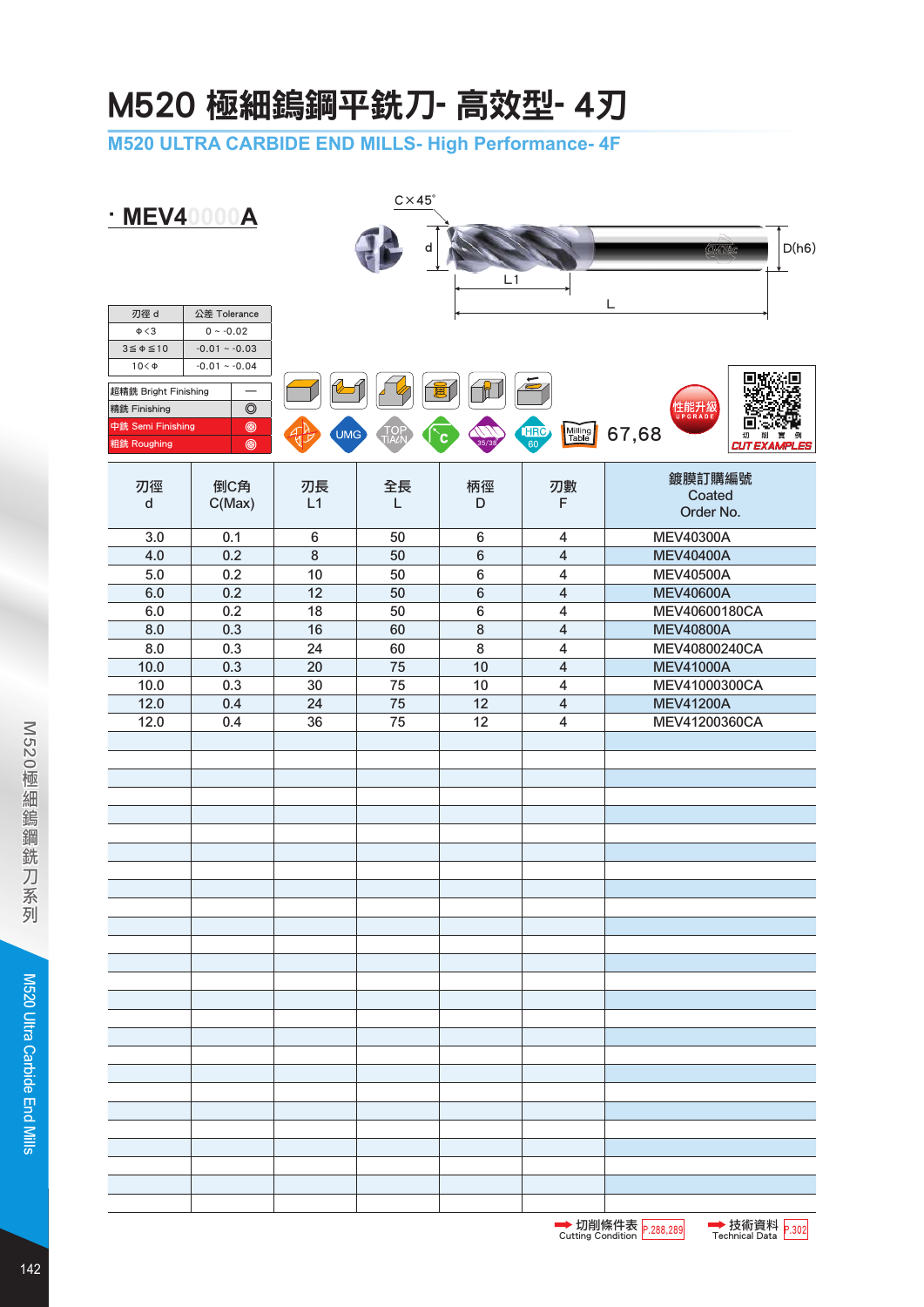## M520 極細鎢鋼圓鼻銑刀- 高效型- 4刃

**M520 ULTRA CARBIDE END MILLS- Corner Radius- High Performance- 4F**

### **· MEVC4000000A**

| IVIC V V 4           |                              | A          | R   |    |                                |                     |       |
|----------------------|------------------------------|------------|-----|----|--------------------------------|---------------------|-------|
|                      |                              |            |     |    |                                |                     |       |
|                      |                              |            |     |    |                                | GMILA               | D(h6) |
|                      |                              |            |     |    |                                |                     |       |
| 刃徑 d<br>$\Phi < 3$   | 公差 Tolerance<br>$0 ~ - 0.02$ |            |     | L1 |                                |                     |       |
| $3 \le \phi \le 10$  | $-0.01 - 0.03$               |            |     |    |                                | L                   |       |
| $10<\Phi$            | $-0.01 - 0.04$               |            |     |    |                                |                     |       |
|                      |                              |            |     |    |                                |                     |       |
| 半徑 R                 | 公差 Tolerance                 |            |     |    |                                |                     |       |
| R                    | ±0.02                        |            |     |    |                                |                     |       |
| 超精銑 Bright Finishing |                              |            |     |    |                                |                     |       |
| 精銑 Finishing         | $\circledcirc$               |            |     |    |                                |                     |       |
| 中銑 Semi Finishing    | $\circledcirc$               | <b>UMG</b> | O,  |    | <b>HRC</b><br>Milling<br>Table | 69,70               |       |
| 粗銑 Roughing          | $\circledcirc$               |            |     |    |                                |                     |       |
|                      |                              |            |     |    |                                | 鍍膜訂購編號              |       |
| 刃徑                   | R角                           | 刃長         | 全長  | 柄徑 | 刃數                             | Coated              |       |
| d                    | R                            | L1         | L   | D  | F                              | Order No.           |       |
| 3.0                  | 0.2R                         | 8          | 50  | 6  | 4                              | MEVC4030002A        |       |
| 3.0                  | 0.5R                         | 8          | 50  | 6  | 4                              | MEVC4030005A        |       |
| 4.0                  | 0.2R                         | 11         | 50  | 6  | 4                              | MEVC4040002A        |       |
| 4.0                  | 0.5R                         | 11         | 50  | 6  | 4                              | <b>MEVC4040005A</b> |       |
| 4.0                  | 1.0R                         | 11         | 50  | 6  | 4                              | MEVC4040010A        |       |
| 5.0                  | 0.2R                         | 13         | 50  | 6  | 4                              | <b>MEVC4050002A</b> |       |
| 5.0                  | 0.5R                         | 13         | 50  | 6  | 4                              | <b>MEVC4050005A</b> |       |
| 5.0                  | 1.0R                         | 13         | 50  | 6  | 4                              | <b>MEVC4050010A</b> |       |
| 6.0                  | 0.3R                         | 13         | 50  | 6  | 4                              | MEVC4060003A        |       |
| 6.0                  | 0.5R                         | 13         | 50  | 6  | 4                              | <b>MEVC4060005A</b> |       |
| 6.0                  | 1.0R                         | 13         | 50  | 6  | 4                              | <b>MEVC4060010A</b> |       |
| 8.0                  | 0.3R                         | 19         | 60  | 8  | 4                              | <b>MEVC4080003A</b> |       |
| 8.0                  | 0.5R                         | 19         | 60  | 8  | 4                              | MEVC4080005A        |       |
| 8.0                  | 1.0R                         | 19         | 60  | 8  | 4                              | <b>MEVC4080010A</b> |       |
| 8.0                  | 1.5R                         | 19         | 60  | 8  | 4                              | MEVC4080015A        |       |
| 8.0                  | 2.0R                         | 19         | 60  | 8  | 4                              | <b>MEVC4080020A</b> |       |
| 10.0                 | 0.3R                         | 22         | 75  | 10 | 4                              | MEVC4100003A        |       |
| 10.0                 | 0.5R                         | 22         | 75  | 10 | 4                              | <b>MEVC4100005A</b> |       |
| 10.0                 | 1.0R                         | 22         | 75  | 10 | 4                              | <b>MEVC4100010A</b> |       |
| 10.0                 | 1.5R                         | 22         | 75  | 10 | 4                              | MEVC4100015A        |       |
| 10.0                 | 2.0R                         | 22         | 75  | 10 | $\overline{\mathbf{4}}$        | MEVC4100020A        |       |
| 10.0                 | 3.0R                         | 22         | 75  | 10 | $\overline{\mathbf{4}}$        | MEVC4100030A        |       |
| 12.0                 | 0.5R                         | 26         | 75  | 12 | $\overline{\mathbf{4}}$        | <b>MEVC4120005A</b> |       |
| 12.0                 | 1.0R                         | 26         | 75  | 12 | $\overline{\mathbf{4}}$        | <b>MEVC4120010A</b> |       |
| 12.0                 | 1.5R                         | 26         | 75  | 12 | 4                              | MEVC4120015A        |       |
| 12.0                 | 2.0R                         | 26         | 75  | 12 | $\overline{\mathbf{4}}$        | <b>MEVC4120020A</b> |       |
| 12.0                 | 3.0R                         | 26         | 75  | 12 | $\overline{\mathbf{4}}$        | MEVC4120030A        |       |
| 16.0                 | 1.0R                         | 35         | 100 | 16 | $\overline{\mathbf{4}}$        | <b>MEVC4160010A</b> |       |
| 16.0                 | 1.5R                         | 35         | 100 | 16 | $\overline{\mathbf{4}}$        | MEVC4160015A        |       |
| 16.0                 | 2.0R                         | 35         | 100 | 16 | $\overline{\mathbf{4}}$        | <b>MEVC4160020A</b> |       |
| 16.0                 | 3.0R                         | 35         | 100 | 16 | 4                              | MEVC4160030A        |       |
| 20.0                 | 1.0R                         | 40         | 100 | 20 | $\overline{\mathbf{4}}$        | <b>MEVC4200010A</b> |       |
| 20.0                 | 1.5R                         | 40         | 100 | 20 | $\overline{\mathbf{4}}$        | MEVC4200015A        |       |
| 20.0                 | 2.0R                         | 40         | 100 | 20 | $\overline{\mathbf{4}}$        | <b>MEVC4200020A</b> |       |
| 20.0                 | 3.0R                         | 40         | 100 | 20 | $\overline{\mathbf{4}}$        | MEVC4200030A        |       |
|                      |                              |            |     |    |                                |                     |       |